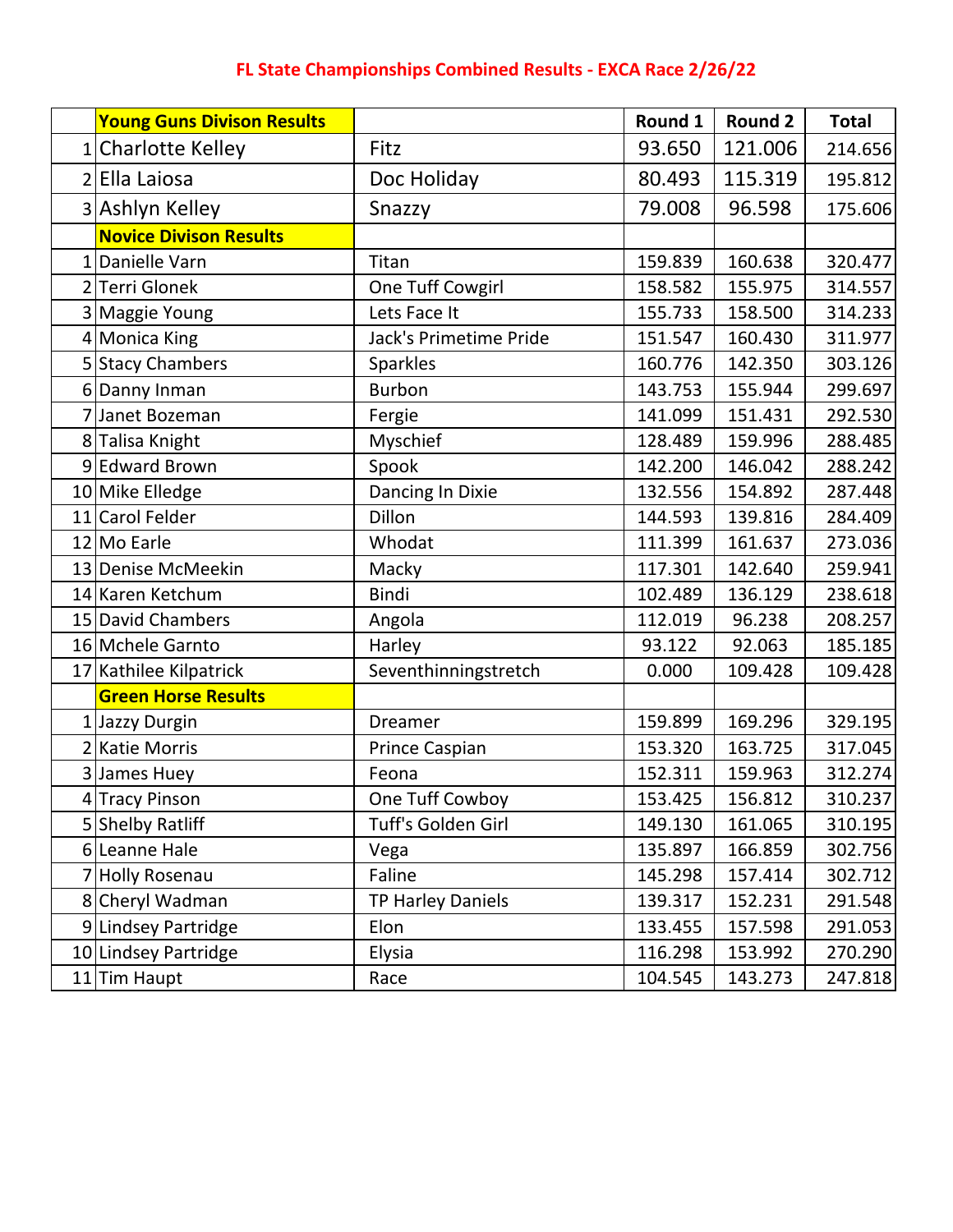|          | <b>Non Pro Divison Results</b>      |                            |         |         |         |
|----------|-------------------------------------|----------------------------|---------|---------|---------|
|          | 1 Tracy Pinson                      | <b>Tuff Struck Gold</b>    | 208.489 | 232.633 | 441.122 |
|          | 2 Tracy Pinson                      | 2X T-Buck                  | 207.297 | 224.980 | 432.277 |
|          | 3 Kelsie Yates                      | Whiskey                    | 200.910 | 222.973 | 423.883 |
|          | 4 Rick Peniston                     | Savvy                      | 184.995 | 230.286 | 415.281 |
|          | 5 Karen Huey                        | Pepite                     | 202.106 | 211.908 | 414.014 |
|          | 6 Jazzy Durgin                      | Bulletproof                | 187.921 | 216.317 | 404.238 |
|          | 7 Vaudry Edge                       | Rojo Willy John 2          | 198.867 | 202.102 | 400.969 |
|          | 8 Steve Barrett                     | Echo                       | 185.237 | 215.636 | 400.873 |
|          | 9 Shelby Ratliff                    | Sunshine & Whiskey         | 185.356 | 199.608 | 384.964 |
|          | 10 Bob Hill                         | RJ Freckles Jewel (Shango) | 171.711 | 212.430 | 384.141 |
|          | 1 Lesa Roe                          | Cat                        | 182.663 | 190.156 | 372.819 |
|          | 12 Courtney Pearre                  | <b>Tuff</b>                | 166.890 | 190.187 | 357.077 |
|          | 13 Dennis Tipton                    | Roos Pine Olena            | 166.020 | 172.104 | 338.124 |
|          | 14 Sam Pinder                       | <b>Bandito</b>             | 150.762 | 168.042 | 318.804 |
|          | <b>Intermediate Divison Results</b> |                            |         |         |         |
|          | 1 Karen Huey                        | Pepite                     | 226.847 | 220.827 | 447.674 |
|          | 2 Courtney Pearre                   | <b>Tuff</b>                | 211.042 | 211.604 | 422.646 |
|          | 3 Lisa Steinbach                    | <b>Tuff Struck Gold</b>    | 199.290 | 196.664 | 395.954 |
|          | 4 Lesa Roe                          | Cat                        | 192.603 | 202.680 | 395.283 |
|          | 5 Cindy Hahn                        | One Hot Dancin Chip        | 188.547 | 190.845 | 379.392 |
|          | 6John Hodges                        | SB Shaney Face Dunit       | 179.545 | 197.543 | 377.088 |
|          | 7 Marilyn Loaces                    | Manolo de Erimar           | 183.339 | 190.939 | 374.278 |
|          | 8 Danny Inman                       | <b>Burbon</b>              | 185.886 | 186.580 | 372.466 |
|          | 9Terri Glonek                       | One Tuff Cowgirl           | 182.882 | 185.667 | 368.549 |
|          | 10 Maggie Young                     | Lets Face It               | 184.806 | 177.650 | 362.456 |
|          | 11 Jane Peniston                    | Smoochie                   | 177.712 | 184.196 | 361.908 |
|          | 12 Edward Brown                     | Spook                      | 158.916 | 153.153 | 312.069 |
|          | 13 Jim Neville                      | Chase                      | 124.285 | 134.748 | 259.033 |
|          | 14 Stacy Chambers                   | <b>Sparkles</b>            | 171.092 | 0.000   | 171.092 |
|          | <b>Youth Division</b>               |                            |         |         |         |
| $1\vert$ | Gina Gatto                          | Patch                      | 134.055 | 133.052 | 267.107 |